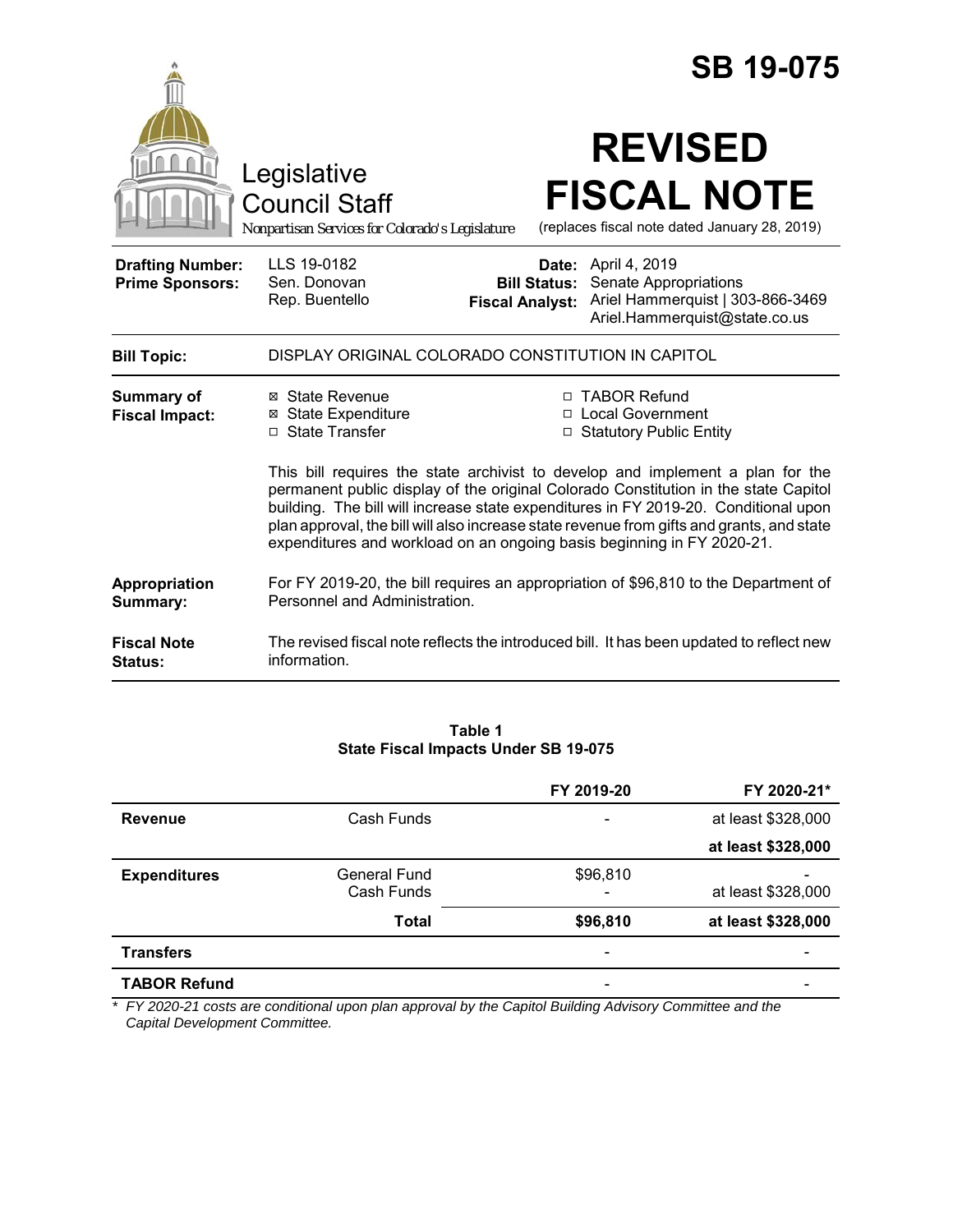April 4, 2019

## **Summary of Legislation**

This bill requires the Colorado State Archives in the Department of Personnel and Administration (DPA) to develop and implement a plan to provide a permanent public display of the original Colorado Constitution in the State Capitol building by January 1, 2020. The plan must be approved by the Capitol Building Advisory Committee and the Capital Development Committee. The DPA must provide for the construction and maintenance of the display and remains the legal custodian responsible for protecting and preserving the constitution. The DPA may accept and spend gifts or grants in addition to any state appropriations for the display.

## **Background and Assumptions**

The Colorado Constitution is a 40-page manuscript written on machine-made ledger paper and bound with a 12-page document that includes the minutes of the State Constitutional Convention. The Colorado State Archives in the DPA is the legal custodian of the document. The constitution is currently on loan through December 2022, and available for public viewing, at the History Colorado Center in Denver. The room in which the constitution is currently on display has temperature and climate controls, protective lighting, additional security, and requires museum archivists to periodically turn the pages to ensure the continued preservation of the document.

To assist in the continued preservation of the document, the constitution display case would require, at minimum, ultraviolet light protection, a temperature control system, and a humidity control system. The location of the display would also require special lighting. To ensure the safety of the constitution, the display requires a security lock and alarm, the installation of additional security cameras, and other potential security measures.

The precise costs to display the constitution are unknown until a plan has been developed by the DPA. The estimates included in the fiscal note are based in part on the costs to display the Ohio Constitution in their Capitol building.

## **State Revenue**

Conditional upon plan approval, the bill is expected to increase state revenue from gifts and grants by at least \$328,000 by FY 2020-21. DPA requires authority to set up a new cash fund to receive these funds; see Technical Note. While no source of gifts or grants has been identified at the time of this writing, the amount received is expected to be adequate to cover installation costs. Gifts and grants are exempt from TABOR.

## **State Expenditures**

This bill increases state General Fund expenditures in the Department of Personnel and Administration by \$96,810 in FY 2019-20. Conditional upon plan approval, it will increase state cash fund expenditures of gifts or grants by at least \$328,000 in FY 2020-21 and workload in the Department of Public Safety on an ongoing basis. These impacts are shown in Table 2 and discussed below.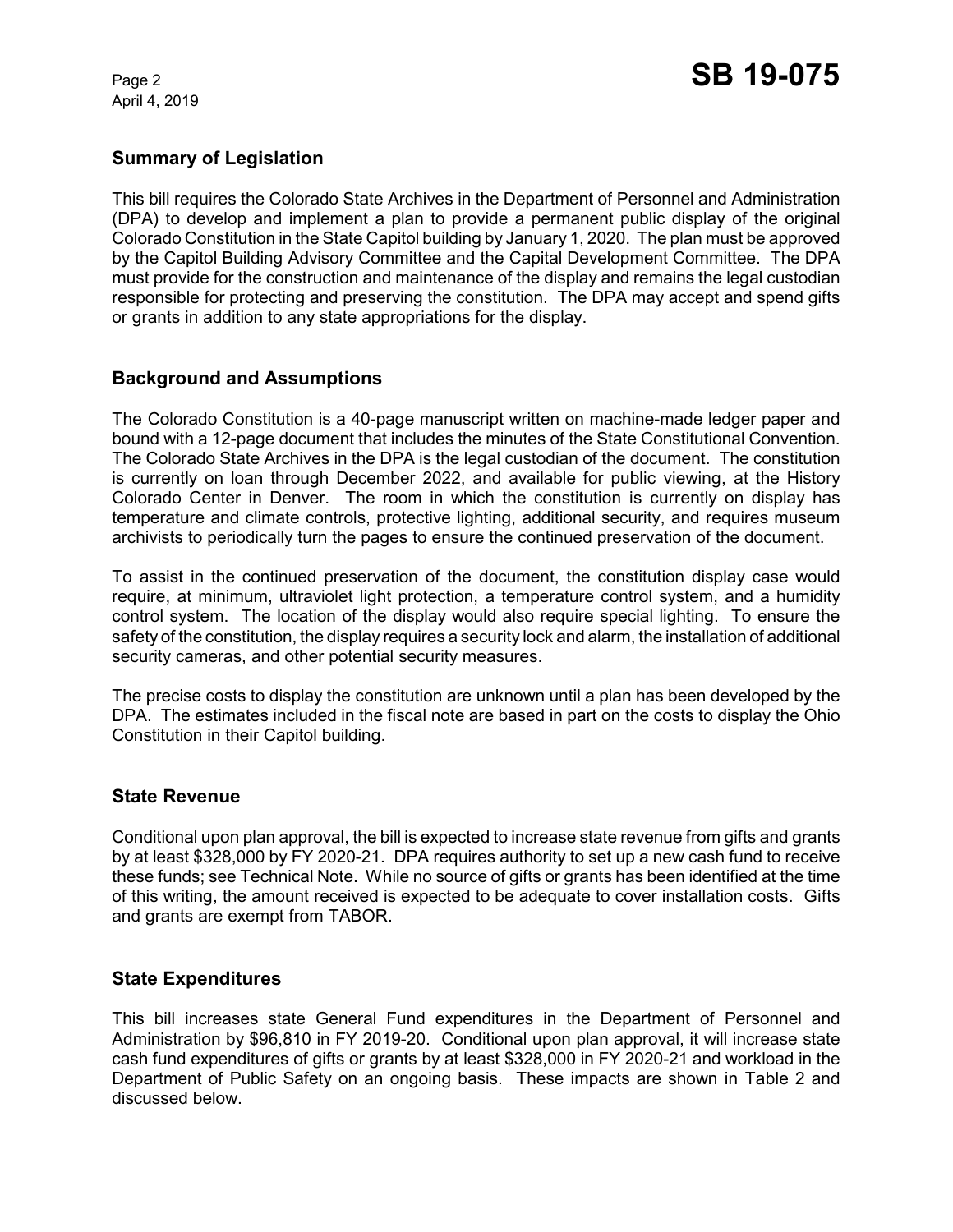**Table 2 Expenditures Under SB 19-075**

|                                                   | FY 2019-20 | FY 2020-21*            |
|---------------------------------------------------|------------|------------------------|
| <b>Department of Personnel and Administration</b> |            |                        |
| Plan Research, Preparation, and Coordination      | \$53,805   |                        |
| <b>Preliminary Concept Design</b>                 | \$43,005   |                        |
| Appraisal of Colorado Constitution                |            | \$5,000                |
| Project Design                                    |            | \$20,000 to \$60,700   |
| Engineering of and Fabrication of Display         |            | \$223,200 to \$323,200 |
| Display Installation                              |            | \$38,000 to \$57,500   |
| <b>Ancillary Display Needs</b>                    |            | \$13,750 to \$37,000   |
| Display Maintenance                               |            | \$28,120 to \$44,140   |
| <b>Total Cost</b>                                 | \$96,810   | \$328,000 to \$518,000 |

\* FY 2020-21 costs are conditional upon plan approval by the Capitol Building Advisory Committee and the Capital *Development Committee.*

**Department of Personnel and Administration**. To establish a plan for the permanent display of the constitution, the DPA requires \$96,810 in FY 2019-20. The DPA will hire a conservator consultant and a project engineer to determine an optimal display environment for the constitution.

Conditional upon plan approval, costs to display the constitution are expected to range from \$328,000 to \$518,000; it is assumed these bill be paid with gifts or grants. If the DPA receives approval from the Capitol Building Advisory Committee and the Capital Development Committee to move forward with implementation of the display and gifts or grants have not been realized, the costs of the display project will be addressed through the annual budget process. The high-end of the cost estimate range represents the preliminary cost to install the Ohio Constitution Exhibit. Engineering and fabrication of the display case will be the largest cost component and is estimated to cost between \$223,200 and \$323,200. Other costs are for design, installation, and maintenance.

**Department of Public Safety**. The Colorado State Patrol in the Department of Public Safety manages state Capitol security and will be required to include security of the constitution as part of its workload and training. The fiscal note assumes that this workload will be handled by existing security detail at the Capitol and therefore no change in appropriations is required for this agency.

## **Technical Note**

The DPA will require a cash fund to be set up to receive and expend funding related to the project.

## **Effective Date**

The bill takes effect August 2, 2019, if the General Assembly adjourns on May 3, 2019, as scheduled, and no referendum petition is filed.